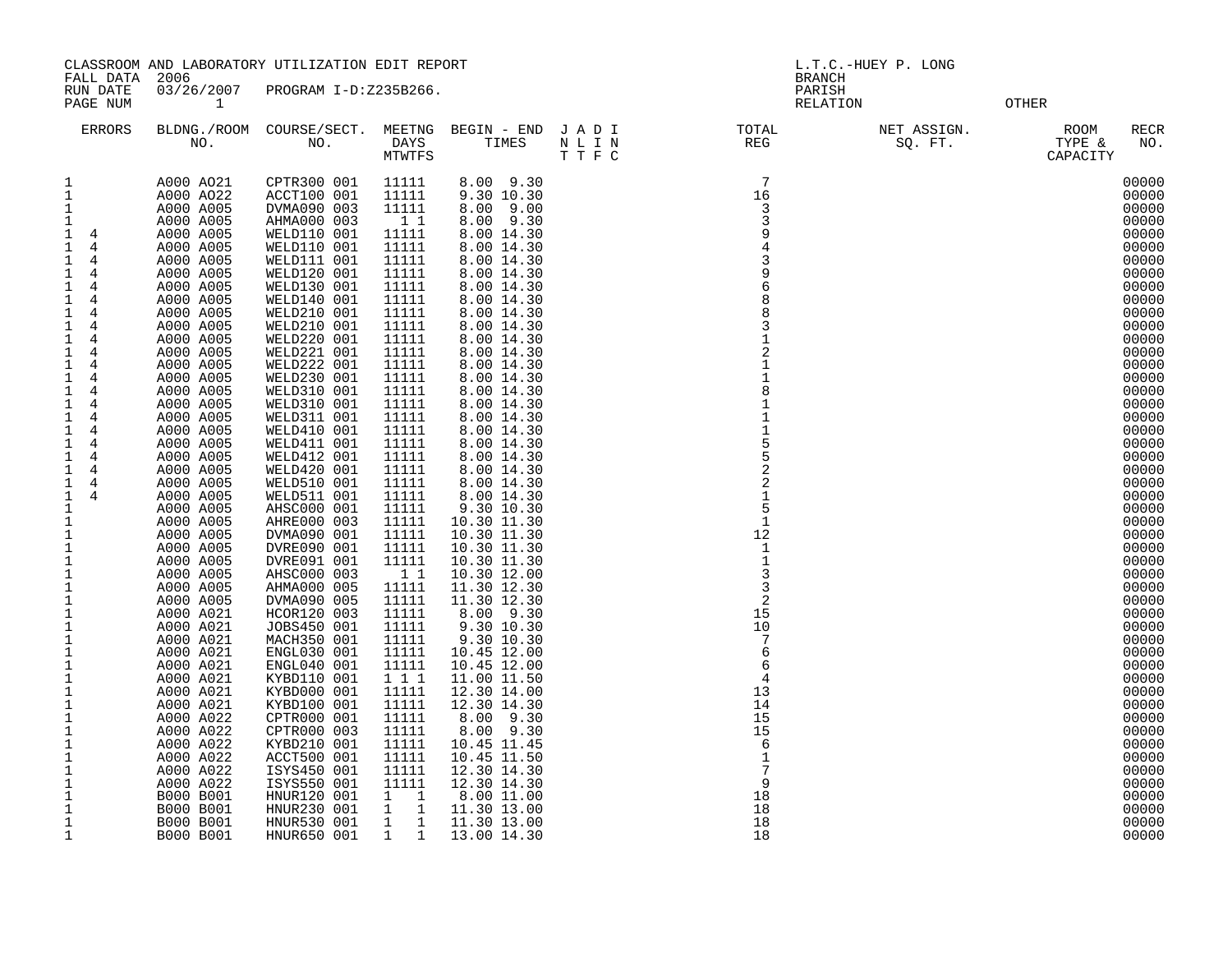| RUN DATE<br>03/26/2007 PROGRAM I-D:Z235B266.<br>PARISH<br>$\overline{a}$<br>PAGE NUM<br>RELATION<br>OTHER<br>BLDNG./ROOM COURSE/SECT. MEETNG BEGIN - END JADI I TOTAL TOTAL NO. DAYS TIMES NLIN REG TTFC<br>ERRORS<br>NET ASSIGN.<br>ROOM<br>RECR<br>SQ. FT.<br>TYPE &<br>NO.<br>CAPACITY<br>C000 C001<br>HNUR211 001<br>11111<br>8.00 11.30<br>10<br>00000<br>1<br>$\mathbf{1}$<br>7<br>D000 D001<br>11111<br>00000<br>CARP110 002<br>8.00 11.30<br>$\mathbf{1}$<br>7<br>00000<br>D000 D001<br>CARP120 002<br>11111<br>8.00 11.30<br>00000<br>CARP130 002<br>$\overline{7}$<br>$\mathbf{1}$<br>D000 D001<br>11111<br>8.00 11.30<br>CARP120 001<br>00000<br>$\mathbf 1$<br>D000 D001<br>11111<br>8.00 14.30<br>1<br>$\overline{4}$<br>CARP120 001<br>00000<br>$\mathbf{1}$<br>D000 D001<br>11111<br>8.00 14.30<br>$\mathbf{1}$<br>$\overline{4}$<br>00000<br>CARP130 001<br>11111<br>8.00 14.30<br>1<br>1<br>$\overline{4}$<br>D000 D001<br>00000<br>CARP131 001<br>D000 D001<br>11111<br>8.00 14.30<br>$\mathbf{1}$<br>1<br>$\overline{4}$<br>CARP140 001<br>00000<br>D000 D001<br>11111<br>8.00 14.30<br>1<br>1<br>$\overline{4}$<br>00000<br>CARP210 001<br>11111<br>D000 D001<br>8.00 14.30<br>1<br>1<br>4<br>CARP320 001<br>00000<br>D000 D001<br>11111<br>8.00 14.30<br>1<br>1<br>4<br>CARP620 001<br>00000<br>11111<br>8.00 14.30<br>$\mathbf 1$<br>D000 D001<br>1<br>4<br>CARP110 001<br>00000<br>11111<br>9.00 14.30<br>$\mathbf{1}$<br>1<br>$\overline{4}$<br>D000 D001<br>CARP110 003<br>$\overline{c}$<br>11111<br>11.30 14.30<br>00000<br>$\mathbf{1}$<br>D000 D001<br>$\overline{3}$<br>00000<br>CARP120 003<br>11.30 14.30<br>1<br>D000 D001<br>11111<br>CARP130 003<br>00000<br>D000 D001<br>11111<br>11.30 14.30<br>3<br>$\mathbf{1}$<br>00000<br>HNUR120 002<br>20<br>1<br>RODO ROD2<br>$1 \quad 1$<br>8.00 11.00<br>HNUR220 002<br>11111<br>11.00 14.30<br>19<br>00000<br>$\mathbf 1$<br>RODO ROD2<br>00000<br>1<br>HNUR530 002<br>$1 \quad 1$<br>11.00 14.30<br>19<br>RODO ROD2<br>00000<br>HNUR611 002<br>$\sim$ 1<br>11.00 14.30<br>$\mathbf{1}$<br>RODO ROD2<br>20<br>ACCT200 002<br>00000<br>11111<br>8.00 10.00<br>$\overline{2}$<br>1<br>RODO ROD3<br>CPTR310 002<br>11111<br>2<br>00000<br>$\mathbf 1$<br>RODO ROD3<br>8.00 10.00<br>5<br>KYBD000 002<br>00000<br>1<br>RODO ROD3<br>11111<br>8.00 10.00<br>$\overline{7}$<br>00000<br>$\mathbf 1$<br>KYBD110 002<br>11111<br>8.00 10.00<br>RODO ROD3<br>MACH350 002<br>11111<br>00000<br>1<br>RODO ROD3<br>8.00 10.00<br>MATH050 002<br>11111<br>8.00 10.00<br>3<br>00000<br>$\mathbf 1$<br>RODO ROD3<br>00000<br>$\mathbf 1$<br>ORNT000 002<br>3<br>RODO ROD3<br>11111<br>8.00 10.00<br>00000<br>$\mathbf 1$<br>RODO ROD3<br>KYBD000 006<br>11111<br>8.00 11.00<br>00000<br>$\mathbf{1}$<br>KYBD000 004<br>8.00 12.00<br>RODO ROD3<br>11111<br>00000<br>$\mathbf 1$<br>RODO ROD3<br>CPTR000 004<br>11<br>9.20 10.30<br>$\mathbf{1}$<br>00000<br>CPTR000 006<br>11111<br>10.00 11.30<br>RODO ROD3<br>00000<br>$\mathbf 1$<br>ENGL030 002<br>6<br>RODO ROD3<br>11111<br>10.00 11.30<br>00000<br>ENGL040 002<br>11111<br>10.00 11.30<br>$\mathbf 1$<br>RODO ROD3<br>6<br>00000<br>ENGL050 002<br>11111<br>1<br>RODO ROD3<br>10.00 11.30<br>00000<br>$\mathbf 1$<br>JOBS450 002<br>11111<br>10.00 11.30<br>RODO ROD3<br>4<br>00000<br>1<br>ORNT000 004<br>11<br>10.30 11.00<br>RODO ROD3<br>00000<br>CPTR000 002<br>11111<br>$\mathbf{1}$<br>12.00 14.00<br>RODO ROD3<br>CPTR310 004<br>00000<br>1<br>11111<br>12.00 14.00<br>RODO ROD3<br>$\mathbf{1}$<br>ISYS450 002<br>11111<br>$\mathbf{3}$<br>00000<br>RODO ROD3<br>12.00 14.00<br>KYBD210 002<br>00000<br>1<br>RODO ROD3<br>11111<br>12.00 14.00<br>00000<br>OSYS100 002<br>11111<br>12.00 14.00<br>$\mathbf 1$<br>RODO ROD3 |           |           | CLASSROOM AND LABORATORY UTILIZATION EDIT REPORT |       |             | L.T.C.-HUEY P. LONG |               |  |  |       |
|------------------------------------------------------------------------------------------------------------------------------------------------------------------------------------------------------------------------------------------------------------------------------------------------------------------------------------------------------------------------------------------------------------------------------------------------------------------------------------------------------------------------------------------------------------------------------------------------------------------------------------------------------------------------------------------------------------------------------------------------------------------------------------------------------------------------------------------------------------------------------------------------------------------------------------------------------------------------------------------------------------------------------------------------------------------------------------------------------------------------------------------------------------------------------------------------------------------------------------------------------------------------------------------------------------------------------------------------------------------------------------------------------------------------------------------------------------------------------------------------------------------------------------------------------------------------------------------------------------------------------------------------------------------------------------------------------------------------------------------------------------------------------------------------------------------------------------------------------------------------------------------------------------------------------------------------------------------------------------------------------------------------------------------------------------------------------------------------------------------------------------------------------------------------------------------------------------------------------------------------------------------------------------------------------------------------------------------------------------------------------------------------------------------------------------------------------------------------------------------------------------------------------------------------------------------------------------------------------------------------------------------------------------------------------------------------------------------------------------------------------------------------------------------------------------------------------------------------------------------------------------------------------------------------------------------------------------------------------------------------------------------------------------------------------------------------------------------------------------------------------------------------------------------------------------------------------------------------------------------------------------------------------------------------------------------------------------------------------------------------------------------------------------------------------------------------------------------------------------------------------------------------------------------------------------------------------------------------------------------------------------------------------------------------------------------------------------------------------------------------------------|-----------|-----------|--------------------------------------------------|-------|-------------|---------------------|---------------|--|--|-------|
|                                                                                                                                                                                                                                                                                                                                                                                                                                                                                                                                                                                                                                                                                                                                                                                                                                                                                                                                                                                                                                                                                                                                                                                                                                                                                                                                                                                                                                                                                                                                                                                                                                                                                                                                                                                                                                                                                                                                                                                                                                                                                                                                                                                                                                                                                                                                                                                                                                                                                                                                                                                                                                                                                                                                                                                                                                                                                                                                                                                                                                                                                                                                                                                                                                                                                                                                                                                                                                                                                                                                                                                                                                                                                                                                                            | FALL DATA | 2006      |                                                  |       |             |                     | <b>BRANCH</b> |  |  |       |
|                                                                                                                                                                                                                                                                                                                                                                                                                                                                                                                                                                                                                                                                                                                                                                                                                                                                                                                                                                                                                                                                                                                                                                                                                                                                                                                                                                                                                                                                                                                                                                                                                                                                                                                                                                                                                                                                                                                                                                                                                                                                                                                                                                                                                                                                                                                                                                                                                                                                                                                                                                                                                                                                                                                                                                                                                                                                                                                                                                                                                                                                                                                                                                                                                                                                                                                                                                                                                                                                                                                                                                                                                                                                                                                                                            |           |           |                                                  |       |             |                     |               |  |  |       |
|                                                                                                                                                                                                                                                                                                                                                                                                                                                                                                                                                                                                                                                                                                                                                                                                                                                                                                                                                                                                                                                                                                                                                                                                                                                                                                                                                                                                                                                                                                                                                                                                                                                                                                                                                                                                                                                                                                                                                                                                                                                                                                                                                                                                                                                                                                                                                                                                                                                                                                                                                                                                                                                                                                                                                                                                                                                                                                                                                                                                                                                                                                                                                                                                                                                                                                                                                                                                                                                                                                                                                                                                                                                                                                                                                            |           |           |                                                  |       |             |                     |               |  |  |       |
|                                                                                                                                                                                                                                                                                                                                                                                                                                                                                                                                                                                                                                                                                                                                                                                                                                                                                                                                                                                                                                                                                                                                                                                                                                                                                                                                                                                                                                                                                                                                                                                                                                                                                                                                                                                                                                                                                                                                                                                                                                                                                                                                                                                                                                                                                                                                                                                                                                                                                                                                                                                                                                                                                                                                                                                                                                                                                                                                                                                                                                                                                                                                                                                                                                                                                                                                                                                                                                                                                                                                                                                                                                                                                                                                                            |           |           |                                                  |       |             |                     |               |  |  |       |
|                                                                                                                                                                                                                                                                                                                                                                                                                                                                                                                                                                                                                                                                                                                                                                                                                                                                                                                                                                                                                                                                                                                                                                                                                                                                                                                                                                                                                                                                                                                                                                                                                                                                                                                                                                                                                                                                                                                                                                                                                                                                                                                                                                                                                                                                                                                                                                                                                                                                                                                                                                                                                                                                                                                                                                                                                                                                                                                                                                                                                                                                                                                                                                                                                                                                                                                                                                                                                                                                                                                                                                                                                                                                                                                                                            |           |           |                                                  |       |             |                     |               |  |  |       |
|                                                                                                                                                                                                                                                                                                                                                                                                                                                                                                                                                                                                                                                                                                                                                                                                                                                                                                                                                                                                                                                                                                                                                                                                                                                                                                                                                                                                                                                                                                                                                                                                                                                                                                                                                                                                                                                                                                                                                                                                                                                                                                                                                                                                                                                                                                                                                                                                                                                                                                                                                                                                                                                                                                                                                                                                                                                                                                                                                                                                                                                                                                                                                                                                                                                                                                                                                                                                                                                                                                                                                                                                                                                                                                                                                            |           |           |                                                  |       |             |                     |               |  |  |       |
|                                                                                                                                                                                                                                                                                                                                                                                                                                                                                                                                                                                                                                                                                                                                                                                                                                                                                                                                                                                                                                                                                                                                                                                                                                                                                                                                                                                                                                                                                                                                                                                                                                                                                                                                                                                                                                                                                                                                                                                                                                                                                                                                                                                                                                                                                                                                                                                                                                                                                                                                                                                                                                                                                                                                                                                                                                                                                                                                                                                                                                                                                                                                                                                                                                                                                                                                                                                                                                                                                                                                                                                                                                                                                                                                                            |           |           |                                                  |       |             |                     |               |  |  |       |
|                                                                                                                                                                                                                                                                                                                                                                                                                                                                                                                                                                                                                                                                                                                                                                                                                                                                                                                                                                                                                                                                                                                                                                                                                                                                                                                                                                                                                                                                                                                                                                                                                                                                                                                                                                                                                                                                                                                                                                                                                                                                                                                                                                                                                                                                                                                                                                                                                                                                                                                                                                                                                                                                                                                                                                                                                                                                                                                                                                                                                                                                                                                                                                                                                                                                                                                                                                                                                                                                                                                                                                                                                                                                                                                                                            |           |           |                                                  |       |             |                     |               |  |  |       |
|                                                                                                                                                                                                                                                                                                                                                                                                                                                                                                                                                                                                                                                                                                                                                                                                                                                                                                                                                                                                                                                                                                                                                                                                                                                                                                                                                                                                                                                                                                                                                                                                                                                                                                                                                                                                                                                                                                                                                                                                                                                                                                                                                                                                                                                                                                                                                                                                                                                                                                                                                                                                                                                                                                                                                                                                                                                                                                                                                                                                                                                                                                                                                                                                                                                                                                                                                                                                                                                                                                                                                                                                                                                                                                                                                            |           |           |                                                  |       |             |                     |               |  |  |       |
|                                                                                                                                                                                                                                                                                                                                                                                                                                                                                                                                                                                                                                                                                                                                                                                                                                                                                                                                                                                                                                                                                                                                                                                                                                                                                                                                                                                                                                                                                                                                                                                                                                                                                                                                                                                                                                                                                                                                                                                                                                                                                                                                                                                                                                                                                                                                                                                                                                                                                                                                                                                                                                                                                                                                                                                                                                                                                                                                                                                                                                                                                                                                                                                                                                                                                                                                                                                                                                                                                                                                                                                                                                                                                                                                                            |           |           |                                                  |       |             |                     |               |  |  |       |
|                                                                                                                                                                                                                                                                                                                                                                                                                                                                                                                                                                                                                                                                                                                                                                                                                                                                                                                                                                                                                                                                                                                                                                                                                                                                                                                                                                                                                                                                                                                                                                                                                                                                                                                                                                                                                                                                                                                                                                                                                                                                                                                                                                                                                                                                                                                                                                                                                                                                                                                                                                                                                                                                                                                                                                                                                                                                                                                                                                                                                                                                                                                                                                                                                                                                                                                                                                                                                                                                                                                                                                                                                                                                                                                                                            |           |           |                                                  |       |             |                     |               |  |  |       |
|                                                                                                                                                                                                                                                                                                                                                                                                                                                                                                                                                                                                                                                                                                                                                                                                                                                                                                                                                                                                                                                                                                                                                                                                                                                                                                                                                                                                                                                                                                                                                                                                                                                                                                                                                                                                                                                                                                                                                                                                                                                                                                                                                                                                                                                                                                                                                                                                                                                                                                                                                                                                                                                                                                                                                                                                                                                                                                                                                                                                                                                                                                                                                                                                                                                                                                                                                                                                                                                                                                                                                                                                                                                                                                                                                            |           |           |                                                  |       |             |                     |               |  |  |       |
|                                                                                                                                                                                                                                                                                                                                                                                                                                                                                                                                                                                                                                                                                                                                                                                                                                                                                                                                                                                                                                                                                                                                                                                                                                                                                                                                                                                                                                                                                                                                                                                                                                                                                                                                                                                                                                                                                                                                                                                                                                                                                                                                                                                                                                                                                                                                                                                                                                                                                                                                                                                                                                                                                                                                                                                                                                                                                                                                                                                                                                                                                                                                                                                                                                                                                                                                                                                                                                                                                                                                                                                                                                                                                                                                                            |           |           |                                                  |       |             |                     |               |  |  |       |
|                                                                                                                                                                                                                                                                                                                                                                                                                                                                                                                                                                                                                                                                                                                                                                                                                                                                                                                                                                                                                                                                                                                                                                                                                                                                                                                                                                                                                                                                                                                                                                                                                                                                                                                                                                                                                                                                                                                                                                                                                                                                                                                                                                                                                                                                                                                                                                                                                                                                                                                                                                                                                                                                                                                                                                                                                                                                                                                                                                                                                                                                                                                                                                                                                                                                                                                                                                                                                                                                                                                                                                                                                                                                                                                                                            |           |           |                                                  |       |             |                     |               |  |  |       |
|                                                                                                                                                                                                                                                                                                                                                                                                                                                                                                                                                                                                                                                                                                                                                                                                                                                                                                                                                                                                                                                                                                                                                                                                                                                                                                                                                                                                                                                                                                                                                                                                                                                                                                                                                                                                                                                                                                                                                                                                                                                                                                                                                                                                                                                                                                                                                                                                                                                                                                                                                                                                                                                                                                                                                                                                                                                                                                                                                                                                                                                                                                                                                                                                                                                                                                                                                                                                                                                                                                                                                                                                                                                                                                                                                            |           |           |                                                  |       |             |                     |               |  |  |       |
|                                                                                                                                                                                                                                                                                                                                                                                                                                                                                                                                                                                                                                                                                                                                                                                                                                                                                                                                                                                                                                                                                                                                                                                                                                                                                                                                                                                                                                                                                                                                                                                                                                                                                                                                                                                                                                                                                                                                                                                                                                                                                                                                                                                                                                                                                                                                                                                                                                                                                                                                                                                                                                                                                                                                                                                                                                                                                                                                                                                                                                                                                                                                                                                                                                                                                                                                                                                                                                                                                                                                                                                                                                                                                                                                                            |           |           |                                                  |       |             |                     |               |  |  |       |
|                                                                                                                                                                                                                                                                                                                                                                                                                                                                                                                                                                                                                                                                                                                                                                                                                                                                                                                                                                                                                                                                                                                                                                                                                                                                                                                                                                                                                                                                                                                                                                                                                                                                                                                                                                                                                                                                                                                                                                                                                                                                                                                                                                                                                                                                                                                                                                                                                                                                                                                                                                                                                                                                                                                                                                                                                                                                                                                                                                                                                                                                                                                                                                                                                                                                                                                                                                                                                                                                                                                                                                                                                                                                                                                                                            |           |           |                                                  |       |             |                     |               |  |  |       |
|                                                                                                                                                                                                                                                                                                                                                                                                                                                                                                                                                                                                                                                                                                                                                                                                                                                                                                                                                                                                                                                                                                                                                                                                                                                                                                                                                                                                                                                                                                                                                                                                                                                                                                                                                                                                                                                                                                                                                                                                                                                                                                                                                                                                                                                                                                                                                                                                                                                                                                                                                                                                                                                                                                                                                                                                                                                                                                                                                                                                                                                                                                                                                                                                                                                                                                                                                                                                                                                                                                                                                                                                                                                                                                                                                            |           |           |                                                  |       |             |                     |               |  |  |       |
|                                                                                                                                                                                                                                                                                                                                                                                                                                                                                                                                                                                                                                                                                                                                                                                                                                                                                                                                                                                                                                                                                                                                                                                                                                                                                                                                                                                                                                                                                                                                                                                                                                                                                                                                                                                                                                                                                                                                                                                                                                                                                                                                                                                                                                                                                                                                                                                                                                                                                                                                                                                                                                                                                                                                                                                                                                                                                                                                                                                                                                                                                                                                                                                                                                                                                                                                                                                                                                                                                                                                                                                                                                                                                                                                                            |           |           |                                                  |       |             |                     |               |  |  |       |
|                                                                                                                                                                                                                                                                                                                                                                                                                                                                                                                                                                                                                                                                                                                                                                                                                                                                                                                                                                                                                                                                                                                                                                                                                                                                                                                                                                                                                                                                                                                                                                                                                                                                                                                                                                                                                                                                                                                                                                                                                                                                                                                                                                                                                                                                                                                                                                                                                                                                                                                                                                                                                                                                                                                                                                                                                                                                                                                                                                                                                                                                                                                                                                                                                                                                                                                                                                                                                                                                                                                                                                                                                                                                                                                                                            |           |           |                                                  |       |             |                     |               |  |  |       |
|                                                                                                                                                                                                                                                                                                                                                                                                                                                                                                                                                                                                                                                                                                                                                                                                                                                                                                                                                                                                                                                                                                                                                                                                                                                                                                                                                                                                                                                                                                                                                                                                                                                                                                                                                                                                                                                                                                                                                                                                                                                                                                                                                                                                                                                                                                                                                                                                                                                                                                                                                                                                                                                                                                                                                                                                                                                                                                                                                                                                                                                                                                                                                                                                                                                                                                                                                                                                                                                                                                                                                                                                                                                                                                                                                            |           |           |                                                  |       |             |                     |               |  |  |       |
|                                                                                                                                                                                                                                                                                                                                                                                                                                                                                                                                                                                                                                                                                                                                                                                                                                                                                                                                                                                                                                                                                                                                                                                                                                                                                                                                                                                                                                                                                                                                                                                                                                                                                                                                                                                                                                                                                                                                                                                                                                                                                                                                                                                                                                                                                                                                                                                                                                                                                                                                                                                                                                                                                                                                                                                                                                                                                                                                                                                                                                                                                                                                                                                                                                                                                                                                                                                                                                                                                                                                                                                                                                                                                                                                                            |           |           |                                                  |       |             |                     |               |  |  |       |
|                                                                                                                                                                                                                                                                                                                                                                                                                                                                                                                                                                                                                                                                                                                                                                                                                                                                                                                                                                                                                                                                                                                                                                                                                                                                                                                                                                                                                                                                                                                                                                                                                                                                                                                                                                                                                                                                                                                                                                                                                                                                                                                                                                                                                                                                                                                                                                                                                                                                                                                                                                                                                                                                                                                                                                                                                                                                                                                                                                                                                                                                                                                                                                                                                                                                                                                                                                                                                                                                                                                                                                                                                                                                                                                                                            |           |           |                                                  |       |             |                     |               |  |  |       |
|                                                                                                                                                                                                                                                                                                                                                                                                                                                                                                                                                                                                                                                                                                                                                                                                                                                                                                                                                                                                                                                                                                                                                                                                                                                                                                                                                                                                                                                                                                                                                                                                                                                                                                                                                                                                                                                                                                                                                                                                                                                                                                                                                                                                                                                                                                                                                                                                                                                                                                                                                                                                                                                                                                                                                                                                                                                                                                                                                                                                                                                                                                                                                                                                                                                                                                                                                                                                                                                                                                                                                                                                                                                                                                                                                            |           |           |                                                  |       |             |                     |               |  |  |       |
|                                                                                                                                                                                                                                                                                                                                                                                                                                                                                                                                                                                                                                                                                                                                                                                                                                                                                                                                                                                                                                                                                                                                                                                                                                                                                                                                                                                                                                                                                                                                                                                                                                                                                                                                                                                                                                                                                                                                                                                                                                                                                                                                                                                                                                                                                                                                                                                                                                                                                                                                                                                                                                                                                                                                                                                                                                                                                                                                                                                                                                                                                                                                                                                                                                                                                                                                                                                                                                                                                                                                                                                                                                                                                                                                                            |           |           |                                                  |       |             |                     |               |  |  |       |
|                                                                                                                                                                                                                                                                                                                                                                                                                                                                                                                                                                                                                                                                                                                                                                                                                                                                                                                                                                                                                                                                                                                                                                                                                                                                                                                                                                                                                                                                                                                                                                                                                                                                                                                                                                                                                                                                                                                                                                                                                                                                                                                                                                                                                                                                                                                                                                                                                                                                                                                                                                                                                                                                                                                                                                                                                                                                                                                                                                                                                                                                                                                                                                                                                                                                                                                                                                                                                                                                                                                                                                                                                                                                                                                                                            |           |           |                                                  |       |             |                     |               |  |  |       |
|                                                                                                                                                                                                                                                                                                                                                                                                                                                                                                                                                                                                                                                                                                                                                                                                                                                                                                                                                                                                                                                                                                                                                                                                                                                                                                                                                                                                                                                                                                                                                                                                                                                                                                                                                                                                                                                                                                                                                                                                                                                                                                                                                                                                                                                                                                                                                                                                                                                                                                                                                                                                                                                                                                                                                                                                                                                                                                                                                                                                                                                                                                                                                                                                                                                                                                                                                                                                                                                                                                                                                                                                                                                                                                                                                            |           |           |                                                  |       |             |                     |               |  |  |       |
|                                                                                                                                                                                                                                                                                                                                                                                                                                                                                                                                                                                                                                                                                                                                                                                                                                                                                                                                                                                                                                                                                                                                                                                                                                                                                                                                                                                                                                                                                                                                                                                                                                                                                                                                                                                                                                                                                                                                                                                                                                                                                                                                                                                                                                                                                                                                                                                                                                                                                                                                                                                                                                                                                                                                                                                                                                                                                                                                                                                                                                                                                                                                                                                                                                                                                                                                                                                                                                                                                                                                                                                                                                                                                                                                                            |           |           |                                                  |       |             |                     |               |  |  |       |
|                                                                                                                                                                                                                                                                                                                                                                                                                                                                                                                                                                                                                                                                                                                                                                                                                                                                                                                                                                                                                                                                                                                                                                                                                                                                                                                                                                                                                                                                                                                                                                                                                                                                                                                                                                                                                                                                                                                                                                                                                                                                                                                                                                                                                                                                                                                                                                                                                                                                                                                                                                                                                                                                                                                                                                                                                                                                                                                                                                                                                                                                                                                                                                                                                                                                                                                                                                                                                                                                                                                                                                                                                                                                                                                                                            |           |           |                                                  |       |             |                     |               |  |  |       |
|                                                                                                                                                                                                                                                                                                                                                                                                                                                                                                                                                                                                                                                                                                                                                                                                                                                                                                                                                                                                                                                                                                                                                                                                                                                                                                                                                                                                                                                                                                                                                                                                                                                                                                                                                                                                                                                                                                                                                                                                                                                                                                                                                                                                                                                                                                                                                                                                                                                                                                                                                                                                                                                                                                                                                                                                                                                                                                                                                                                                                                                                                                                                                                                                                                                                                                                                                                                                                                                                                                                                                                                                                                                                                                                                                            |           |           |                                                  |       |             |                     |               |  |  |       |
|                                                                                                                                                                                                                                                                                                                                                                                                                                                                                                                                                                                                                                                                                                                                                                                                                                                                                                                                                                                                                                                                                                                                                                                                                                                                                                                                                                                                                                                                                                                                                                                                                                                                                                                                                                                                                                                                                                                                                                                                                                                                                                                                                                                                                                                                                                                                                                                                                                                                                                                                                                                                                                                                                                                                                                                                                                                                                                                                                                                                                                                                                                                                                                                                                                                                                                                                                                                                                                                                                                                                                                                                                                                                                                                                                            |           |           |                                                  |       |             |                     |               |  |  |       |
|                                                                                                                                                                                                                                                                                                                                                                                                                                                                                                                                                                                                                                                                                                                                                                                                                                                                                                                                                                                                                                                                                                                                                                                                                                                                                                                                                                                                                                                                                                                                                                                                                                                                                                                                                                                                                                                                                                                                                                                                                                                                                                                                                                                                                                                                                                                                                                                                                                                                                                                                                                                                                                                                                                                                                                                                                                                                                                                                                                                                                                                                                                                                                                                                                                                                                                                                                                                                                                                                                                                                                                                                                                                                                                                                                            |           |           |                                                  |       |             |                     |               |  |  |       |
|                                                                                                                                                                                                                                                                                                                                                                                                                                                                                                                                                                                                                                                                                                                                                                                                                                                                                                                                                                                                                                                                                                                                                                                                                                                                                                                                                                                                                                                                                                                                                                                                                                                                                                                                                                                                                                                                                                                                                                                                                                                                                                                                                                                                                                                                                                                                                                                                                                                                                                                                                                                                                                                                                                                                                                                                                                                                                                                                                                                                                                                                                                                                                                                                                                                                                                                                                                                                                                                                                                                                                                                                                                                                                                                                                            |           |           |                                                  |       |             |                     |               |  |  |       |
|                                                                                                                                                                                                                                                                                                                                                                                                                                                                                                                                                                                                                                                                                                                                                                                                                                                                                                                                                                                                                                                                                                                                                                                                                                                                                                                                                                                                                                                                                                                                                                                                                                                                                                                                                                                                                                                                                                                                                                                                                                                                                                                                                                                                                                                                                                                                                                                                                                                                                                                                                                                                                                                                                                                                                                                                                                                                                                                                                                                                                                                                                                                                                                                                                                                                                                                                                                                                                                                                                                                                                                                                                                                                                                                                                            |           |           |                                                  |       |             |                     |               |  |  |       |
|                                                                                                                                                                                                                                                                                                                                                                                                                                                                                                                                                                                                                                                                                                                                                                                                                                                                                                                                                                                                                                                                                                                                                                                                                                                                                                                                                                                                                                                                                                                                                                                                                                                                                                                                                                                                                                                                                                                                                                                                                                                                                                                                                                                                                                                                                                                                                                                                                                                                                                                                                                                                                                                                                                                                                                                                                                                                                                                                                                                                                                                                                                                                                                                                                                                                                                                                                                                                                                                                                                                                                                                                                                                                                                                                                            |           |           |                                                  |       |             |                     |               |  |  |       |
|                                                                                                                                                                                                                                                                                                                                                                                                                                                                                                                                                                                                                                                                                                                                                                                                                                                                                                                                                                                                                                                                                                                                                                                                                                                                                                                                                                                                                                                                                                                                                                                                                                                                                                                                                                                                                                                                                                                                                                                                                                                                                                                                                                                                                                                                                                                                                                                                                                                                                                                                                                                                                                                                                                                                                                                                                                                                                                                                                                                                                                                                                                                                                                                                                                                                                                                                                                                                                                                                                                                                                                                                                                                                                                                                                            | 1         | RODO ROD3 | OSYS250 002                                      | 11111 | 12.00 14.00 |                     |               |  |  | 00000 |
| DVMA090 002<br>00000<br>$\mathbf 1$<br>RODO ROD4<br>111<br>11.30 14.30<br>1<br>$\overline{2}$<br>$\mathbf{1}$                                                                                                                                                                                                                                                                                                                                                                                                                                                                                                                                                                                                                                                                                                                                                                                                                                                                                                                                                                                                                                                                                                                                                                                                                                                                                                                                                                                                                                                                                                                                                                                                                                                                                                                                                                                                                                                                                                                                                                                                                                                                                                                                                                                                                                                                                                                                                                                                                                                                                                                                                                                                                                                                                                                                                                                                                                                                                                                                                                                                                                                                                                                                                                                                                                                                                                                                                                                                                                                                                                                                                                                                                                              |           |           |                                                  |       |             |                     |               |  |  |       |
| AHMA000 002<br>111<br>11.40 13.00<br>00000<br>RODO ROD4<br>00000<br>DVMA090 004<br>111<br>12.00 15.00<br>$\mathbf{1}$<br>RODO ROD4<br>3                                                                                                                                                                                                                                                                                                                                                                                                                                                                                                                                                                                                                                                                                                                                                                                                                                                                                                                                                                                                                                                                                                                                                                                                                                                                                                                                                                                                                                                                                                                                                                                                                                                                                                                                                                                                                                                                                                                                                                                                                                                                                                                                                                                                                                                                                                                                                                                                                                                                                                                                                                                                                                                                                                                                                                                                                                                                                                                                                                                                                                                                                                                                                                                                                                                                                                                                                                                                                                                                                                                                                                                                                    |           |           |                                                  |       |             |                     |               |  |  |       |
| DVRE091 004<br>111<br>12.00 15.00<br>00000<br>1<br>RODO ROD4                                                                                                                                                                                                                                                                                                                                                                                                                                                                                                                                                                                                                                                                                                                                                                                                                                                                                                                                                                                                                                                                                                                                                                                                                                                                                                                                                                                                                                                                                                                                                                                                                                                                                                                                                                                                                                                                                                                                                                                                                                                                                                                                                                                                                                                                                                                                                                                                                                                                                                                                                                                                                                                                                                                                                                                                                                                                                                                                                                                                                                                                                                                                                                                                                                                                                                                                                                                                                                                                                                                                                                                                                                                                                               |           |           |                                                  |       |             |                     |               |  |  |       |
| AHSC000 002<br>111<br>00000<br>RODO ROD4<br>13.00 14.30<br>6<br>1                                                                                                                                                                                                                                                                                                                                                                                                                                                                                                                                                                                                                                                                                                                                                                                                                                                                                                                                                                                                                                                                                                                                                                                                                                                                                                                                                                                                                                                                                                                                                                                                                                                                                                                                                                                                                                                                                                                                                                                                                                                                                                                                                                                                                                                                                                                                                                                                                                                                                                                                                                                                                                                                                                                                                                                                                                                                                                                                                                                                                                                                                                                                                                                                                                                                                                                                                                                                                                                                                                                                                                                                                                                                                          |           |           |                                                  |       |             |                     |               |  |  |       |
| 19<br>00000<br>WELD110 002<br>11111<br>7.00 13.30<br>RODO ROD6<br>1<br>4                                                                                                                                                                                                                                                                                                                                                                                                                                                                                                                                                                                                                                                                                                                                                                                                                                                                                                                                                                                                                                                                                                                                                                                                                                                                                                                                                                                                                                                                                                                                                                                                                                                                                                                                                                                                                                                                                                                                                                                                                                                                                                                                                                                                                                                                                                                                                                                                                                                                                                                                                                                                                                                                                                                                                                                                                                                                                                                                                                                                                                                                                                                                                                                                                                                                                                                                                                                                                                                                                                                                                                                                                                                                                   |           |           |                                                  |       |             |                     |               |  |  |       |
| WELD110 002<br>11111<br>7.00 13.30<br>$\overline{2}$<br>00000<br>$\mathbf 1$<br>RODO ROD6<br>4<br>$\overline{5}$<br>WELD120 002<br>7.00 13.30<br>RODO ROD6<br>11111<br>00000<br>1<br>4                                                                                                                                                                                                                                                                                                                                                                                                                                                                                                                                                                                                                                                                                                                                                                                                                                                                                                                                                                                                                                                                                                                                                                                                                                                                                                                                                                                                                                                                                                                                                                                                                                                                                                                                                                                                                                                                                                                                                                                                                                                                                                                                                                                                                                                                                                                                                                                                                                                                                                                                                                                                                                                                                                                                                                                                                                                                                                                                                                                                                                                                                                                                                                                                                                                                                                                                                                                                                                                                                                                                                                     |           |           |                                                  |       |             |                     |               |  |  |       |
| WELD120 002<br>11111<br>7.00 13.30<br>$\mathbf 1$<br>RODO ROD6<br>1<br>00000<br>4                                                                                                                                                                                                                                                                                                                                                                                                                                                                                                                                                                                                                                                                                                                                                                                                                                                                                                                                                                                                                                                                                                                                                                                                                                                                                                                                                                                                                                                                                                                                                                                                                                                                                                                                                                                                                                                                                                                                                                                                                                                                                                                                                                                                                                                                                                                                                                                                                                                                                                                                                                                                                                                                                                                                                                                                                                                                                                                                                                                                                                                                                                                                                                                                                                                                                                                                                                                                                                                                                                                                                                                                                                                                          |           |           |                                                  |       |             |                     |               |  |  |       |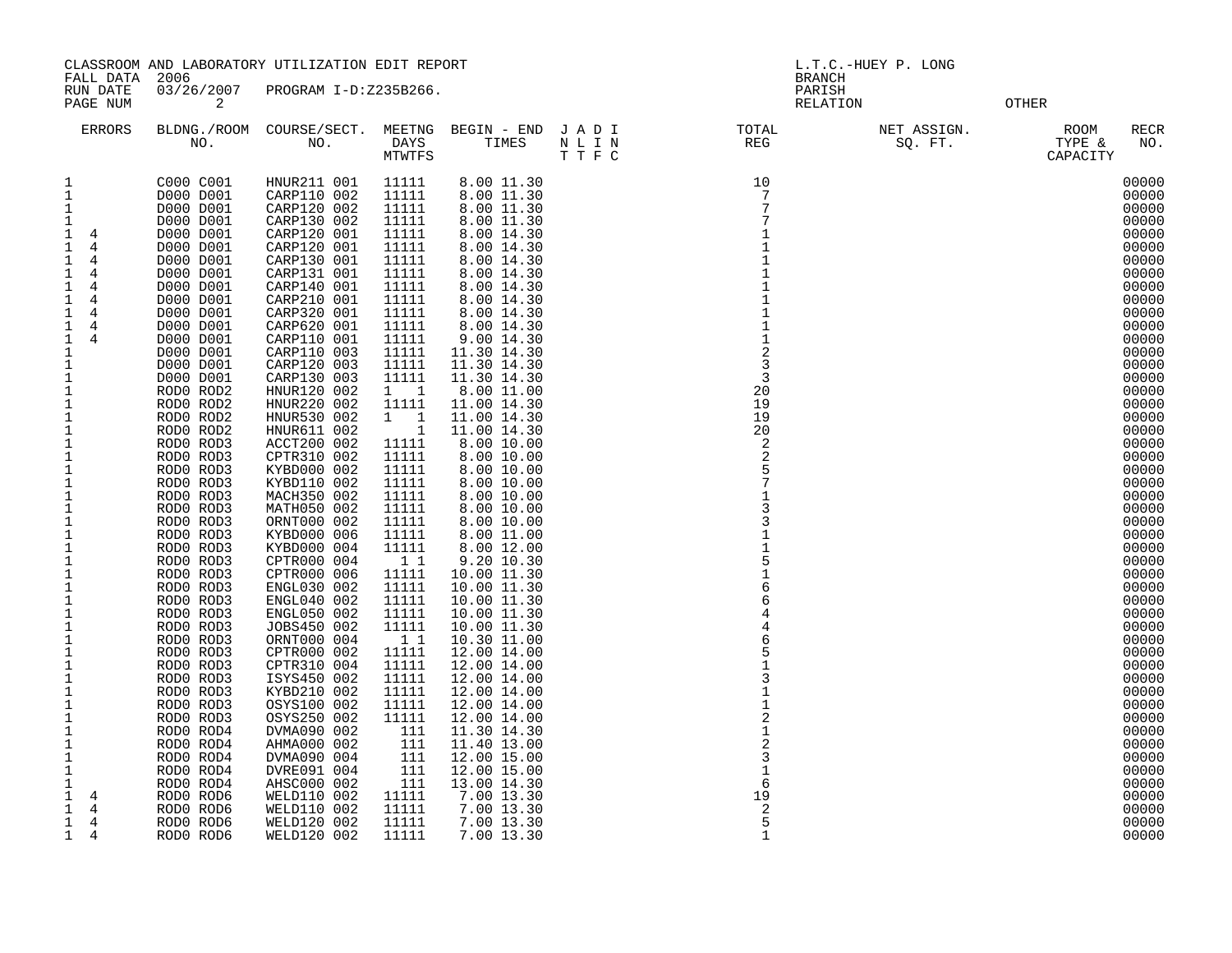| 2006<br>FALL DATA<br>03/26/2007<br>RUN DATE                                                                                                                                                                                                                                                                                              | CLASSROOM AND LABORATORY UTILIZATION EDIT REPORT<br>PROGRAM I-D:Z235B266.                                                                                                                                                                                                  |                                                                                                                                                                |                                                                                                                                                                                                                                                           |                      | L.T.C.-HUEY P. LONG<br><b>BRANCH</b><br>PARISH |                        |                            |                                                                                                                                                                |  |
|------------------------------------------------------------------------------------------------------------------------------------------------------------------------------------------------------------------------------------------------------------------------------------------------------------------------------------------|----------------------------------------------------------------------------------------------------------------------------------------------------------------------------------------------------------------------------------------------------------------------------|----------------------------------------------------------------------------------------------------------------------------------------------------------------|-----------------------------------------------------------------------------------------------------------------------------------------------------------------------------------------------------------------------------------------------------------|----------------------|------------------------------------------------|------------------------|----------------------------|----------------------------------------------------------------------------------------------------------------------------------------------------------------|--|
| PAGE NUM                                                                                                                                                                                                                                                                                                                                 |                                                                                                                                                                                                                                                                            |                                                                                                                                                                |                                                                                                                                                                                                                                                           |                      | RELATION                                       |                        | OTHER                      |                                                                                                                                                                |  |
| ERRORS<br>BLDNG./ROOM<br>NO.                                                                                                                                                                                                                                                                                                             | COURSE/SECT.<br>NO.                                                                                                                                                                                                                                                        | MEETNG<br>DAYS<br>MTWTFS                                                                                                                                       | BEGIN - END<br>TIMES                                                                                                                                                                                                                                      | JADI<br>NLIN<br>TTFC | TOTAL<br>REG                                   | NET ASSIGN.<br>SQ. FT. | ROOM<br>TYPE &<br>CAPACITY | RECR<br>NO.                                                                                                                                                    |  |
| RODO ROD6<br>4<br>4<br>RODO ROD6<br>RODO ROD6<br>4<br>4<br>RODO ROD6<br>RODO ROD6<br>4<br>4<br>RODO ROD6<br>1<br>4<br>RODO ROD6<br>RODO ROD6<br>4<br>RODO ROD6<br>4<br>RODO ROD6<br>RODO ROD6<br>4<br>RODO ROD6<br>4<br>RODO ROD6<br>RODO ROD6<br>4<br>4<br>RODO ROD6<br>1<br>4<br>RODO ROD6<br>$\overline{4}$<br>RODO ROD6<br>RODO ROD3 | WELD120 003<br>WELD130 001<br>WELD130 002<br>WELD130 002<br>WELD130 003<br>WELD131 002<br>WELD140 001<br>WELD140 002<br>WELD140 002<br>WELD210 001<br>WELD210 002<br>WELD220 001<br>WELD230 001<br>WELD230 002<br>WELD310 001<br>WELD310 002<br>WELD410 002<br>ACCT100 002 | 11111<br>11111<br>11111<br>11111<br>11111<br>11111<br>11111<br>11111<br>11111<br>11111<br>11111<br>11111<br>11111<br>11111<br>11111<br>11111<br>11111<br>11111 | 7.00 13.30<br>7.00 13.30<br>7.00 13.30<br>7.00 13.30<br>7.00 13.30<br>7.00 13.30<br>7.00 13.30<br>7.00 13.30<br>7.00 13.30<br>7.00 13.30<br>7.00 13.30<br>7.00 13.30<br>7.00 13.30<br>7.00 13.30<br>7.00 13.30<br>7.00 13.30<br>7.00 13.30<br>12.00 14.00 |                      | 4                                              |                        |                            | 00000<br>00000<br>00000<br>00000<br>00000<br>00000<br>00000<br>00000<br>00000<br>00000<br>00000<br>00000<br>00000<br>00000<br>00000<br>00000<br>00000<br>00000 |  |